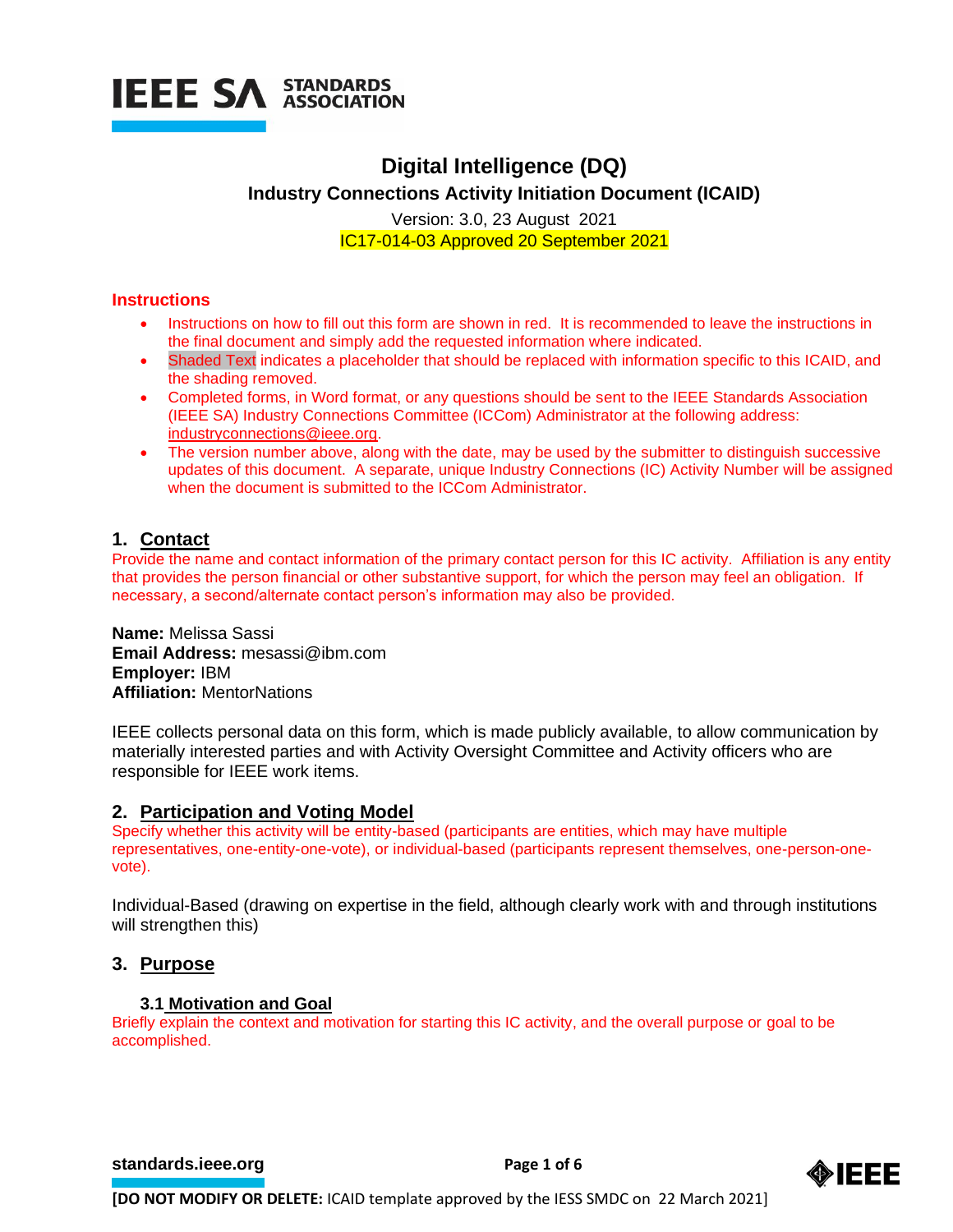# **IEEE SA STANDARDS**

As more and more of the world's population come online, the need to ensure that everyone has the possibility to develop the skills, knowledge, behaviors, and confidence necessary to realize the potential of digital technologies becomes more pressing. While many will find their way easily in a digital world, many others (and not necessarily only older generations) will find this much harder. In much the same way basic literacy enables people to learn, communicate and create, digital literacy is an enabler of personal and community development. As such, digital literacy has been recognized as a duty of governments, both nationally and internationally to advance individual and community-level prosperity (socially, politically, economically).

The long-term goal of this work is to put in place tools that will help ensure that digital literacy receives the attention and investment it deserves in the context both of domestic and overseas development policies. By establishing a standardized definition and taxonomy, the articulation and coordination of efforts becomes more holistic and coordinated. By identifying best practices and making progress towards metrics, stakeholders and interested parties including governments, schools, the private sector, and other community anchors such as libraries can work to improve the effectiveness of their work in this area. What is the goal? Driving toward a more inclusive internet with people from all corners of the earth having an opportunity to be included in the digital economy

### **3.2 Related Work**

Provide a brief comparison of this activity to existing, related efforts or standards of which you are aware (industry associations, consortia, standardization activities, etc.).

There are a number of efforts to establish definitions of digital literacy, not necessarily under this name. Mozilla's 21st Century Skills curriculum focuses not just on skills but the ability to use the Internet effectively. The DQ concept of the DQ Institute in Singapore also looks at higher level abilities. The OECD, in its PISA studies, has looked at web literacy, exploring students' ability to find relevant information online (including studies of how effectively they search). The private sector has also invested strongly, with Microsoft playing a particularly active role across its Philanthropies team, Microsoft 4Afrika, as well as content developed by its Cloud and Enterprise organization that can be found in Lydia or edEx. Cisco is prominent in Europe. Library associations have looked to support digital literacy, notably in the US where the Public Library Association has produced curriculum materials. HP and Microsoft are also working with Digital Promise

In overlapping areas, UNESCO has looked at potential measures of media and information literacy, while there are many tests of pure skills, such as those run by the ITU.

In addition to the private sector and work stemming from international organizations within the United Nations, governments have developed their own programs via their Ministries of Education (K-12 and upper education), as well as other entities within academia and beyond.

This is only a small handful of the vast amount of activities underway around the world – all with similar goals and objectives…digital inclusion of underserved communities.

#### **3.3 Previously Published Material**

Provide a list of any known previously published material intended for inclusion in the proposed deliverables of this activity.

Please see 3.2

**[standards.ieee.org](http://standards.ieee.org/)**<br> **Page 2 of 6** 

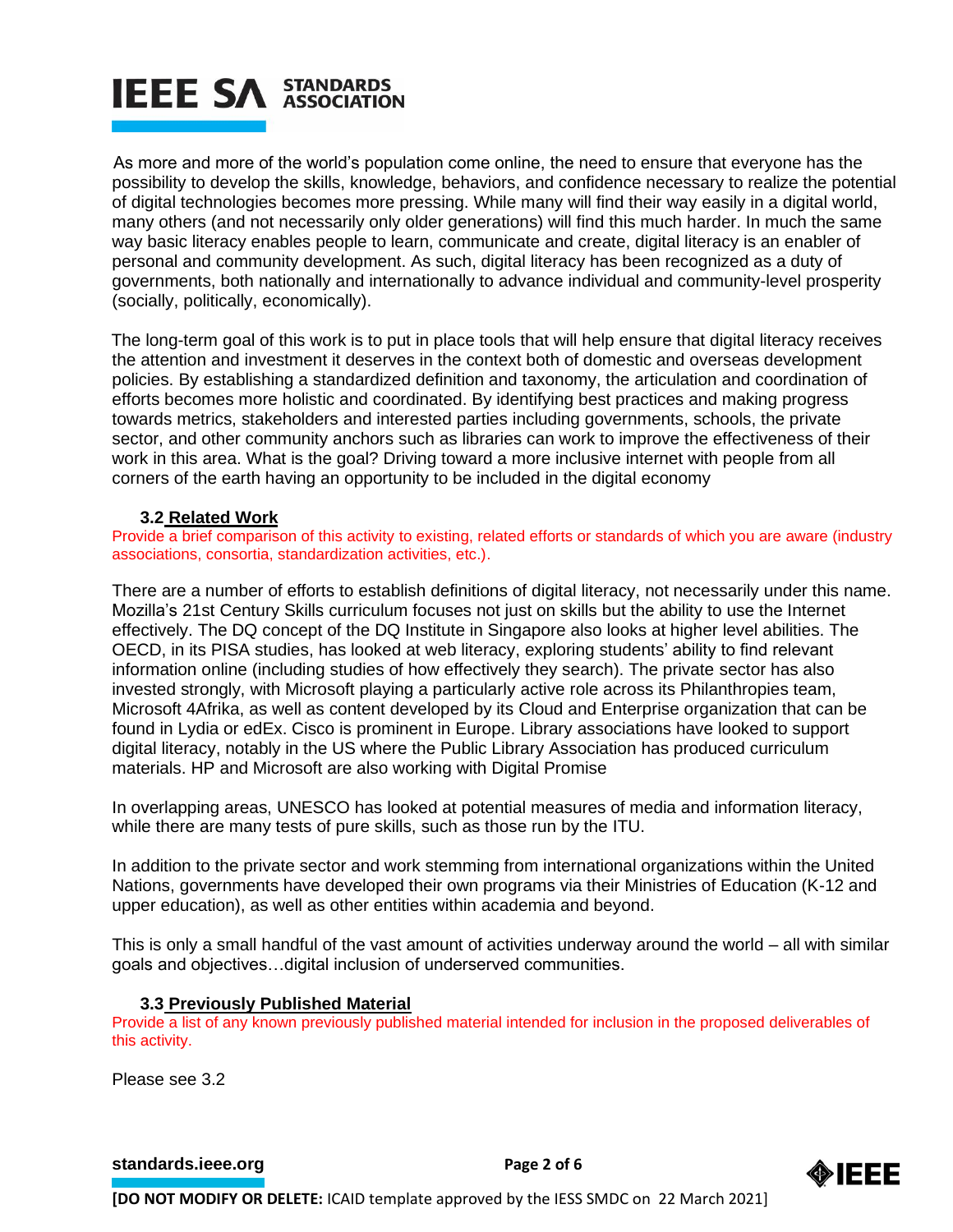

#### **3.4 Potential Markets Served**

Indicate the main beneficiaries of this work, and what the potential impact might be.

While the final beneficiaries should be individuals and communities, the primary market is the institutions and entities who are both in contact with citizens who may need digital literacy skills and have the possibility to do something about it. A first target; therefore, is governments (and development agencies) and international organizations both with a public interest mission to support growth, and those working specifically on new digital inclusion projects. A second is a business itself, which, when it is focusing on market development, can gain a lot from developing a more digitally literate client base. Finally, it supports individual organizations, such as libraries, schools, or community centers looking for more information on how to improve digital literacy.

This should be an open-source effort where digital literacy is seen as a human right for everyone everywhere, regardless of location and language skill.

### **3.5 How will the activity benefit the IEEE, society, or humanity?**

The work of this Activity led to the development of IEEE P3527.1 Standard for Digital Intelligence (DQ) - - Framework for Digital Literacy, Skills and Readiness. The activity will benefit the IEEE by examining further standards development projects that build upon the work of IEEE P3527.1. In addition, the activity will examine the potential for a revenue-generating certification program based on IEEE P3527.1.

### **4. Estimated Timeframe**

Indicate approximately how long you expect this activity to operate to achieve its proposed results (e.g., time to completion of all deliverables).

#### **Expected Completion Date:** 09/2023

IC activities are chartered for two years at a time. Activities are eligible for extension upon request and review by ICCom and the responsible committee of the IEEE SA Board of Governors. Should an extension be required, please notify the ICCom Administrator prior to the two-year mark.

# **5. Proposed Deliverables**

Outline the anticipated deliverables and output from this IC activity, such as documents (e.g., white papers, reports), proposals for standards, conferences and workshops, databases, computer code, etc., and indicate the expected timeframe for each.

The work of this group led to the development of IEEE P3527.1 Standard for Digital Intelligence (DQ) -- Framework for Digital Literacy, Skills and Readiness. Moving forward, the group intends to build on this project by achieving the following deliverables:

- 1. Determine future standards project to build on P3527.1 (March 2020)
- 2. Evaluate the potential for certification program based on P3527.1 (March 2020)
- 3. Development of white paper based on the ongoing work (TBD)

The work of this group led to the development of IEEE P3527.1 Standard for Digital Intelligence (DQ) -- Framework for Digital Literacy, Skills and Readiness. Moving forward, the group intends to build on this project by achieving the following deliverables:

#### **[standards.ieee.org](http://standards.ieee.org/)**<br> **Page 3 of 6**



**[DO NOT MODIFY OR DELETE:** ICAID template approved by the IESS SMDC on 22 March 2021]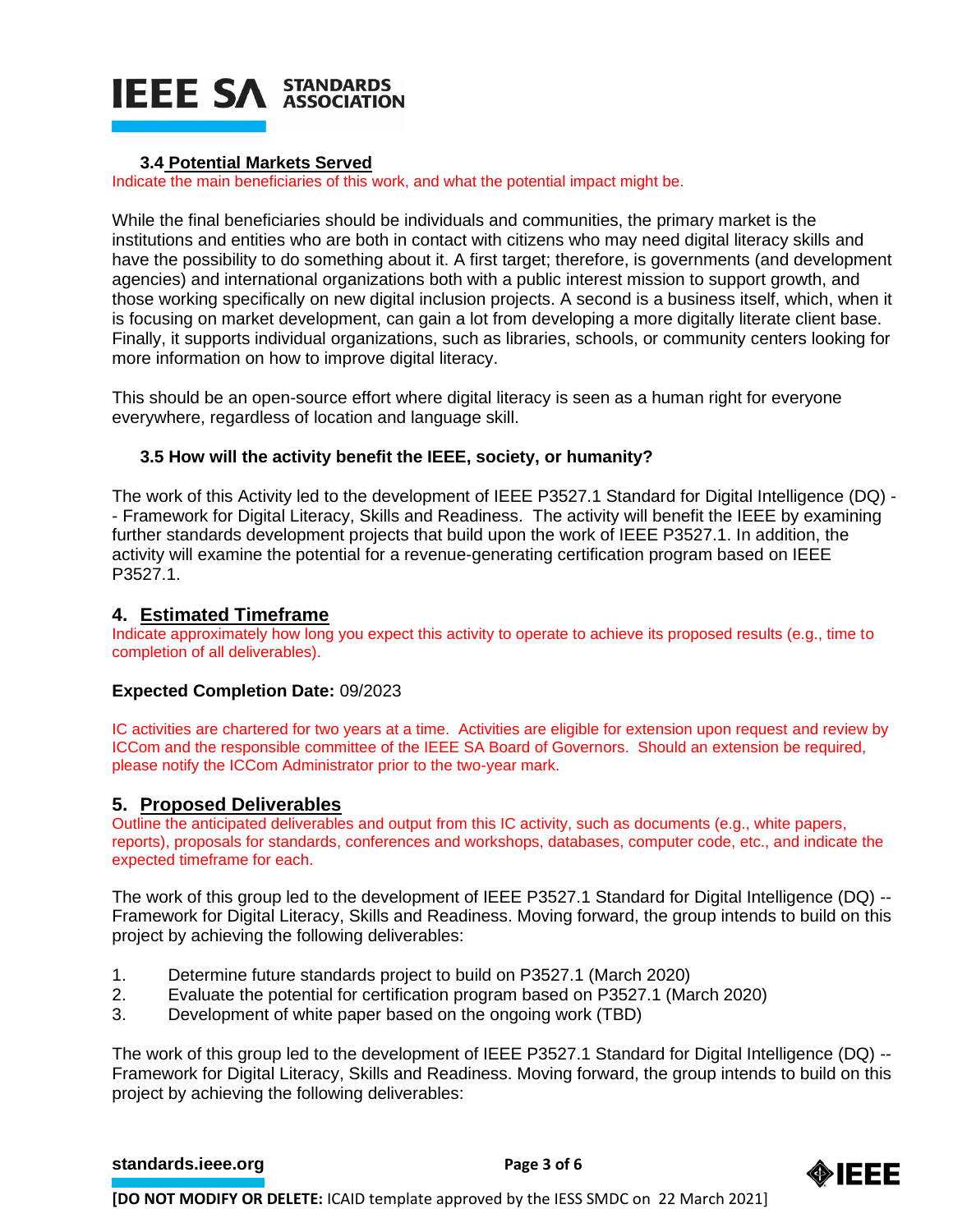# **IEEE SA STANDARDS**

# **5.1 Open Source Software Development**

*Indicate whether this IC Activity will develop or incorporate open source software in the deliverables. All contributions of open source software for use in Industry Connections activities shall be accompanied by an approved IEEE Contributor License Agreement (CLA) appropriate for the open source license under which the Work Product will be made available. CLAs, once accepted, are irrevocable. Industry Connections Activities shall comply with the IEEE SA open source policies and procedures and use the IEEE SA open source platform for development of open source software. Information on IEEE SA Open can be found at [https://saopen.ieee.org/.](https://saopen.ieee.org/)* 

Will the activity develop or incorporate open source software (either normatively or informatively) in the deliverables?: Yes

# **6. Funding Requirements**

Outline any contracted services or other expenses that are currently anticipated, beyond the basic support services provided to all IC activities. Indicate how those funds are expected to be obtained (e.g., through participant fees, sponsorships, government or other grants, etc.). Activities needing substantial funding may require additional reviews and approvals beyond ICCom.

Travel funding to be paid for by individual participants (unless grant funding available, for example, for developing country participants). Remote meetings to be used where possible. Looking for grant funds to be allocated toward creating a mobile application that leverages the digital skills described in the IEEE Standard for Digital Skills & Readiness.

# **7. Management and Procedures**

#### **7.1 Activity Oversight Committee**

Indicate whether an IEEE Standards Committee or Standards Development Working Group has agreed to oversee this activity and its procedures.

#### **Has an IEEE Standards Committee or Standards Development Working Group agreed to oversee this activity?:** No

If yes, indicate the IEEE committee's name and its chair's contact information.

# **IEEE Committee Name:** Committee Name **Chair's Name:** Full Name **Chair's Email Address:** who@where

Additional IEEE committee information, if any. Please indicate if you are including a letter of support from the IEEE Committee that will oversee this activity.

IEEE collects personal data on this form, which is made publicly available, to allow communication by materially interested parties and with Activity Oversight Committee and Activity officers who are responsible for IEEE work items.

# **7.2 Activity Management**

If no Activity Oversight Committee has been identified in 7.1 above, indicate how this activity will manage itself on a day-to-day basis (e.g., executive committee, officers, etc).

#### **[standards.ieee.org](http://standards.ieee.org/) Page 4 of 6**



**[DO NOT MODIFY OR DELETE:** ICAID template approved by the IESS SMDC on 22 March 2021]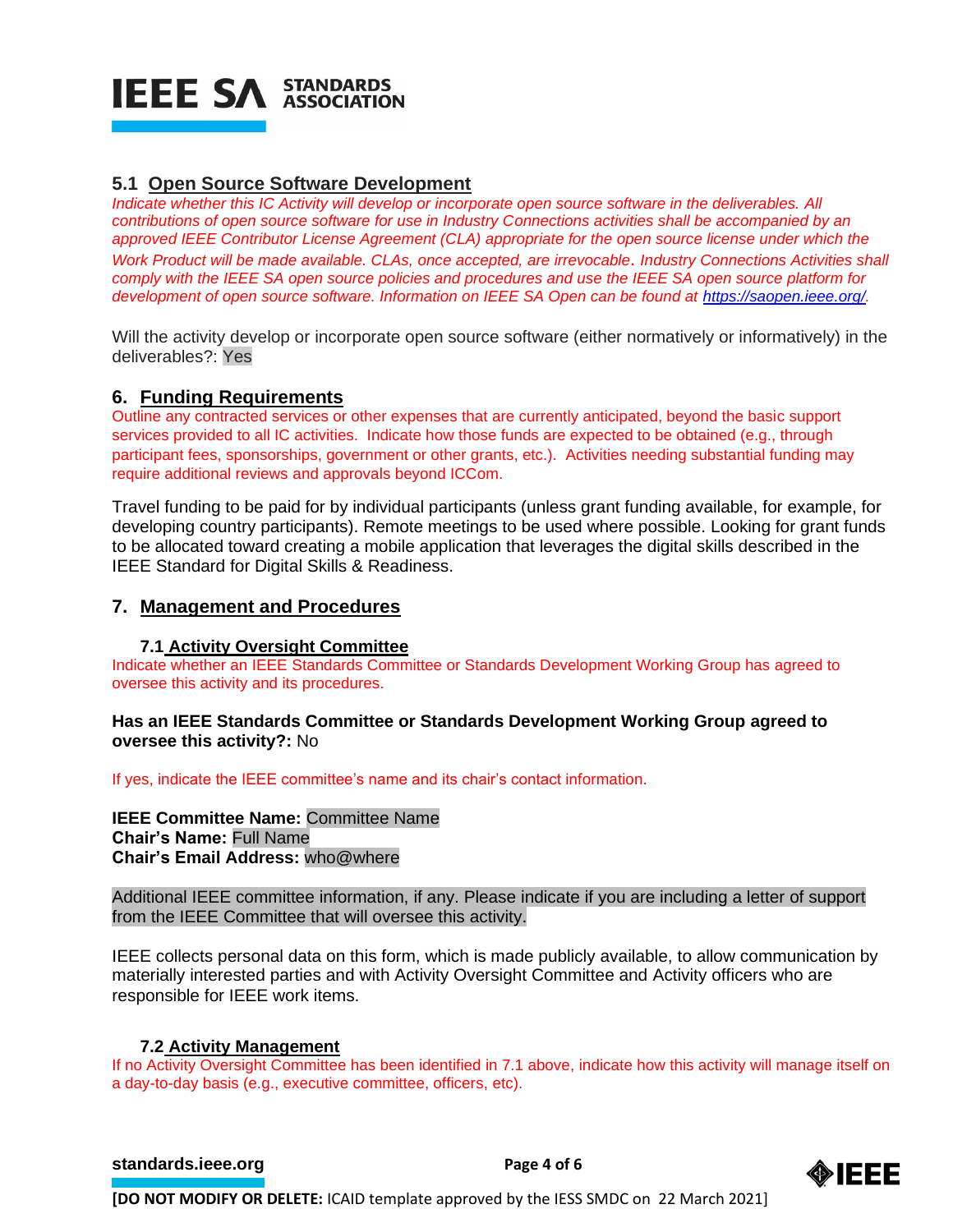# **IEEE SA STANDARDS**

Alongside regular meetings of those individuals involved in the project, regular calls between IEEE and co-proposers.

# **7.3 Procedures**

Indicate what documented procedures will be used to guide the operations of this activity; either (a) modified baseline *Industry Connections Activity Policies and Procedures,* (b) Standards Committee policies and procedures accepted by the IEEE SA Standards

Board, or (c) Working Group policies and procedures accepted by the Working Group's Standards Committee. If option (a) is chosen, then ICCom review and approval of the P&P is required. If option (b) or (c) is chosen, then ICCom approval of the use of the P&P is required.

The team will leverage baseline IEEE Industry Connections P&Ps.

# **8. Participants**

### **8.1 Stakeholder Communities**

Indicate the stakeholder communities (the types of companies or other entities, or the different groups of individuals) that are expected to be interested in this IC activity, and will be invited to participate.

- Melissa Sassi, IBM
- Yuhyun Park, DQ Institute
- Meher Bnouni, InstaDeep/IEEE Young Professionals Tunisia
- Mei Lin Fun, People Centered Internet
- Mohamed Zied Sherif
- Dhia Guedri
- Kari Godin
- UNESCO ITU
- Public Library Association/World Bank

#### **8.2 Expected Number of Participants**

Indicate the approximate number of entities (if entity-based) or individuals (if individual-based) expected to be actively involved in this activity.

10-15

#### **8.3 Initial Participants**

Provide a number of the entities or individuals that will be participating from the outset. It is recommended there be at least three initial participants for an entity-based activity, or five initial participants (each with a different affiliation) for an individual-based activity.

| <b>Entity</b>      | <b>Primary Contact</b> | <b>Additional</b><br><b>Representatives</b> |
|--------------------|------------------------|---------------------------------------------|
| <b>Entity Name</b> | <b>Contact Name</b>    | Name                                        |
|                    |                        |                                             |

Use the following table for an entity-based activity:

**[standards.ieee.org](http://standards.ieee.org/) EXECUTE: Page 5 of 6** 



**[DO NOT MODIFY OR DELETE:** ICAID template approved by the IESS SMDC on 22 March 2021]